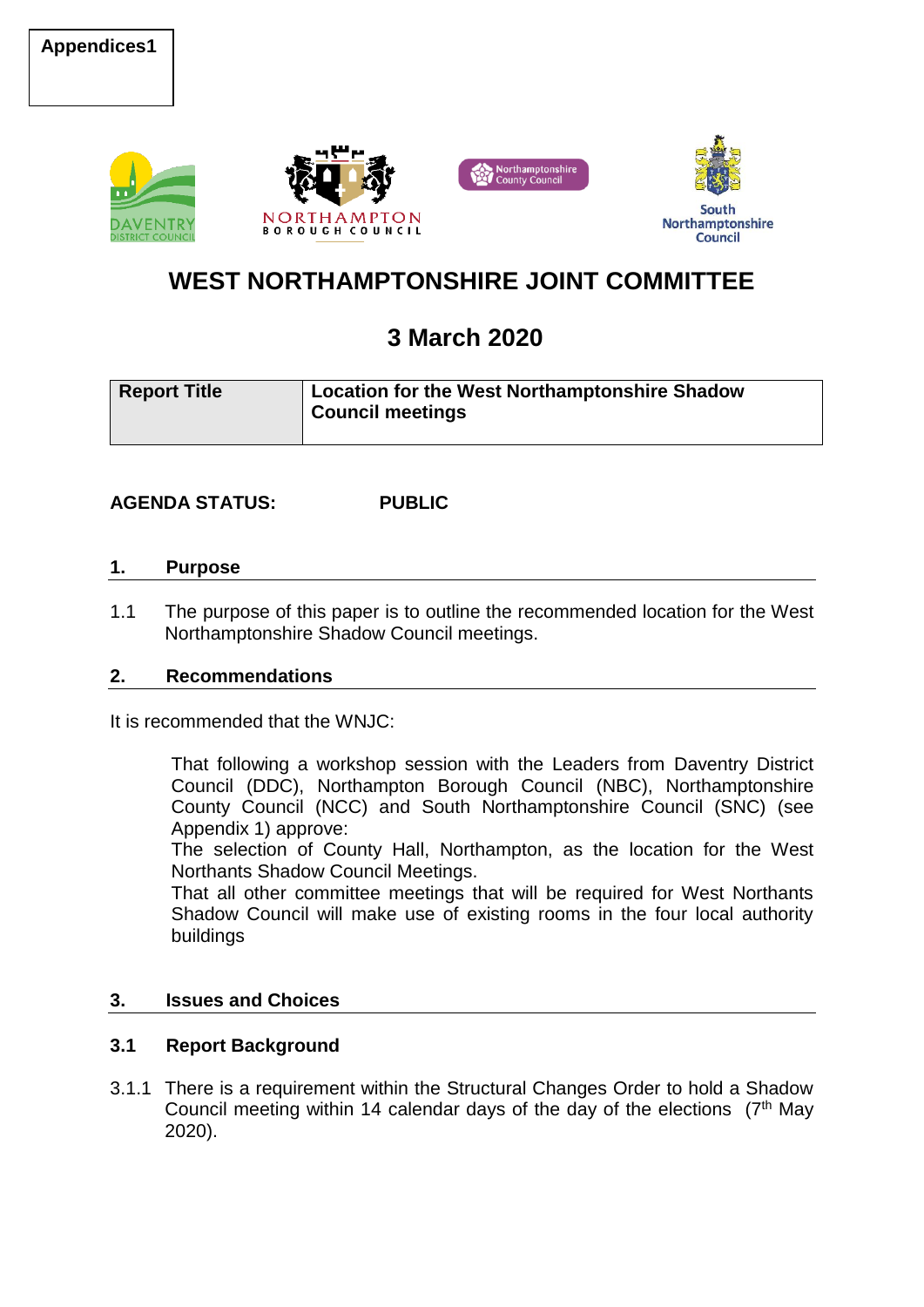- 3.1.2 In planning and considering a proposed location a number of administrative and logistical factors were considered. These are covered in detail in Appendix 1 but included:
	- Members' accommodation will need to be ready to hold full Council meetings for the Shadow Authority on or before 21<sup>st</sup> May 2020.
	- The full Council meetings will need to accommodate 93 Members plus Officers, public and press observers.
	- There will need to be delegate units in sufficient quantity or an appropriate substitute.
- 3.1.3 There were also a number of assumptions considered, again covered in detail in Appendix 1 but included:
	- The building where full Shadow Council meetings are held will not necessarily be the new named HQ location of the Unitary Authority going forward.
	- The Executive Committee and Committees of the Shadow Council will be of a more easily manageable membership size and could either be held in existing local authority meeting rooms or in the same building allocated for full Council meetings.

# **3.2 Issues and Choices**

- 3.2.1 In selecting the venue both 'internal' (Councils' owned) and external venues were considered. After due consideration of options presented, the four leaders of NCC, NBC, SNC and DDC all had a preference for County Hall that best meet the needs of the full council meetings.
- 3.2.2 With some modifications, County Hall will allow for a maximum capacity of 110 people. An antechamber for observer overflow will also be available with video live-streaming of the meeting should this be required for each meeting.
- 3.2.3 At present it is believed that the existing County Hall audio video (AV) system, supplemented with equipment from other Northamptonshire Authorities if required, will be sufficient to meet the needs of the Shadow Council meetings.
- 3.2.4 In terms of webcasting, paperless meetings and electronic voting, the four Leaders preference was that this was not required at this stage but will be a future decision for the Shadow Council once elected.
- 3.2.5 In regard to the Executive Committee meetings (these in effect hold the same status as a Cabinet in a Shadow Council), the preference agreed at the workshop was that they would rotate between each of the main local authority buildings in West Northamptonshire:
	- Lodge Road, Daventry
	- The Guildhall, Northampton
	- The Forum, Moat Lane, Towcester
	- One Angel Square, Northampton

For the purposes of rotation the Northampton buildings will count as one.